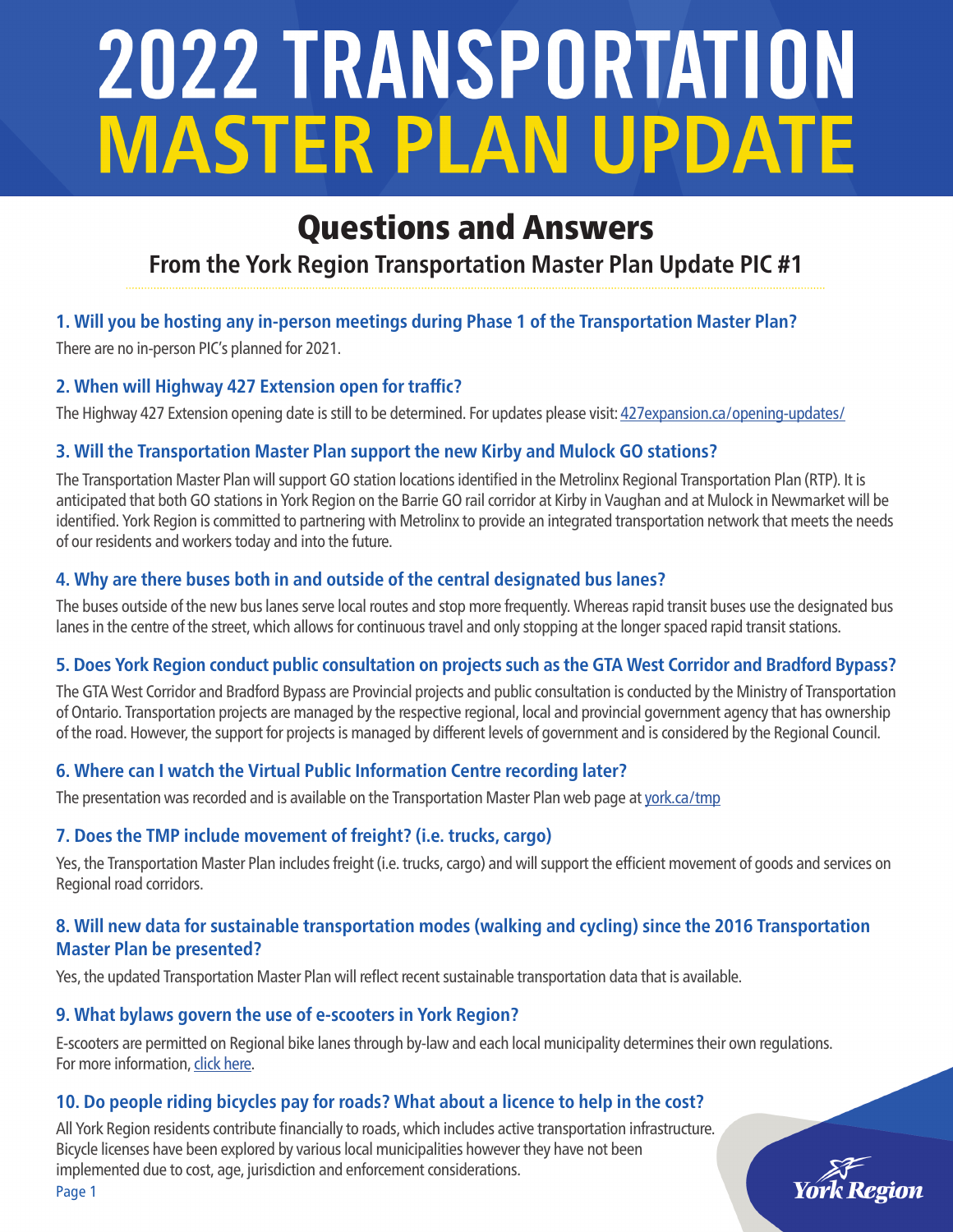# 2022 TRANSPORTATION **MASTER PLAN UPDATE**

# Questions and Answers

## **From the York Region Transportation Master Plan Update PIC #1** *continued*

#### **11. Are there plans to install traffic cameras along Regional Roads?**

The Region is currently operating Automated Speed Enforcement (ASE) on a two-year limited use pilot on selected Regional roads. In compliance with the Provincial regulation, municipalities are authorized to use these devices exclusively in school zones and community safety zones, covering public elementary and secondary schools located adjacent to Regional roads. Depending on the success of the program to change driver behaviour, staff will consider expanding the Program.

#### **12. How does the Region's Transportation Master Plan align with town and city plans?**

As a Regional plan, the Transportation Master Plan is coordinated with both Municipal and Provincial partners and initiatives. Input from community stakeholders, technical staff and municipal decision-makers across the Region helps to develop a plan that reflects common objectives and supports one another. This includes roads, cycling routes, transit and network coordination.

#### **13. When does the Region consult with property owners for road improvements that require property? Does the Transportation Master Plan or Environmental Assessment make a recommendation?**

Typically, property impacts are identified early in the process, such as during the project's Environmental Assessment and engineering design. If property is required, the time frame can range from at least a year in advance of construction to determine necessary arrangements. The Transportation Master Plan considers the travel demand impacts on the entire Regional transportation network and does not investigate project specific needs such as property acquisition for specific road corridors.

#### **14. How are you including commercial and industrial traffic (i.e. trucks) in the Transportation Master Plan?**

The Transportation Master Plan will consider freight traffic for commercial and industrial purposes as the Study progresses. The Master Plan will support the efficient movement of goods and services through the Region.

#### **15. The work from home trend has increased during the COVID pandemic. How has the new trend been considered in traffic analysis?**

While travel patterns have changed in the Region as a result of COVID-19, it is unknown which changes are temporary, and which are likely to continue long-term as restrictions associated with the pandemic continue to ease. To better understand the long-term impacts on travel patterns, Regional staff have been working with the University of Toronto and municipal partners across to the GTA to survey travellers to understand how, why and where people travel. The survey results will provide insight to understand the impacts of COVID-19 on the travel demand and travel behaviour of residents and commuters within the GTA. Several surveys throughout 2020 and 2021 will provide time series data to analyse mid to long-term trends including work from home, online shopping, mode shift, etc. The Transportation Master Plan will incorporate long-term trends into the planning of the future transportation network.

#### **16. Bus and High Occupancy Vehicle (HOV) reserved lanes are part-time on Highway 7, between Kennedy Road and Warden Avenue, are there plans to make them reserved effective 24 hours a day?**

Currently, the reserved HOV lanes on Highway 7, between Kennedy Road to Warden Avenue, only operate during rush hours from Monday to Friday. There are no immediate plans to change this status.